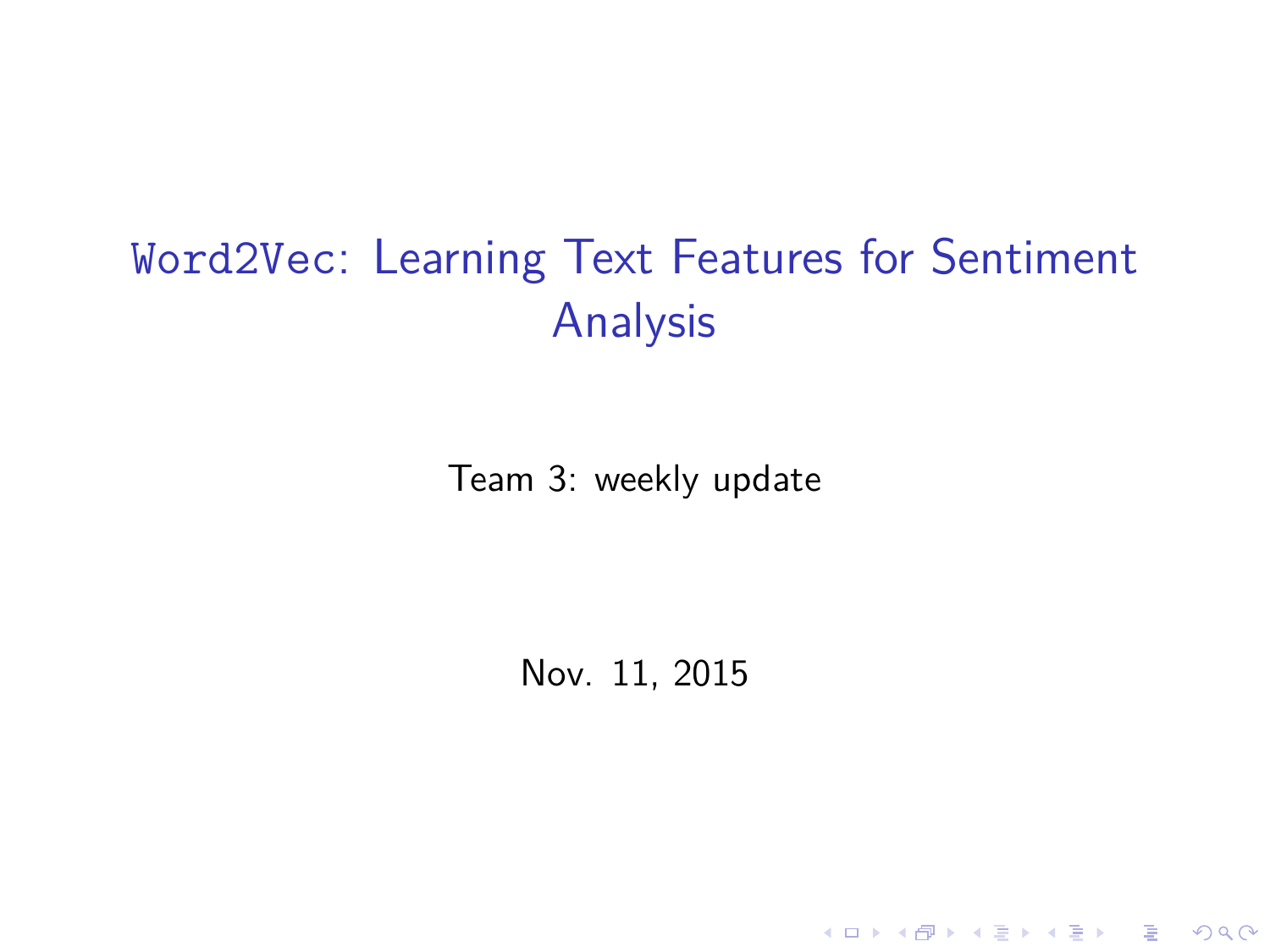# **Outline**

- $\blacktriangleright$  Word2Vec intro
- $\blacktriangleright$  The experiment
	- $\blacktriangleright$  Exploring the dataset
	- $\blacktriangleright$  Workflow
	- $\blacktriangleright$  Feature Learning and Model Evaluation
	- $\blacktriangleright$  Classifiers used for the sentiment analysis task

K ロ ▶ K 個 ▶ K 할 ▶ K 할 ▶ 이 할 → 9 Q Q →

 $\blacktriangleright$  Results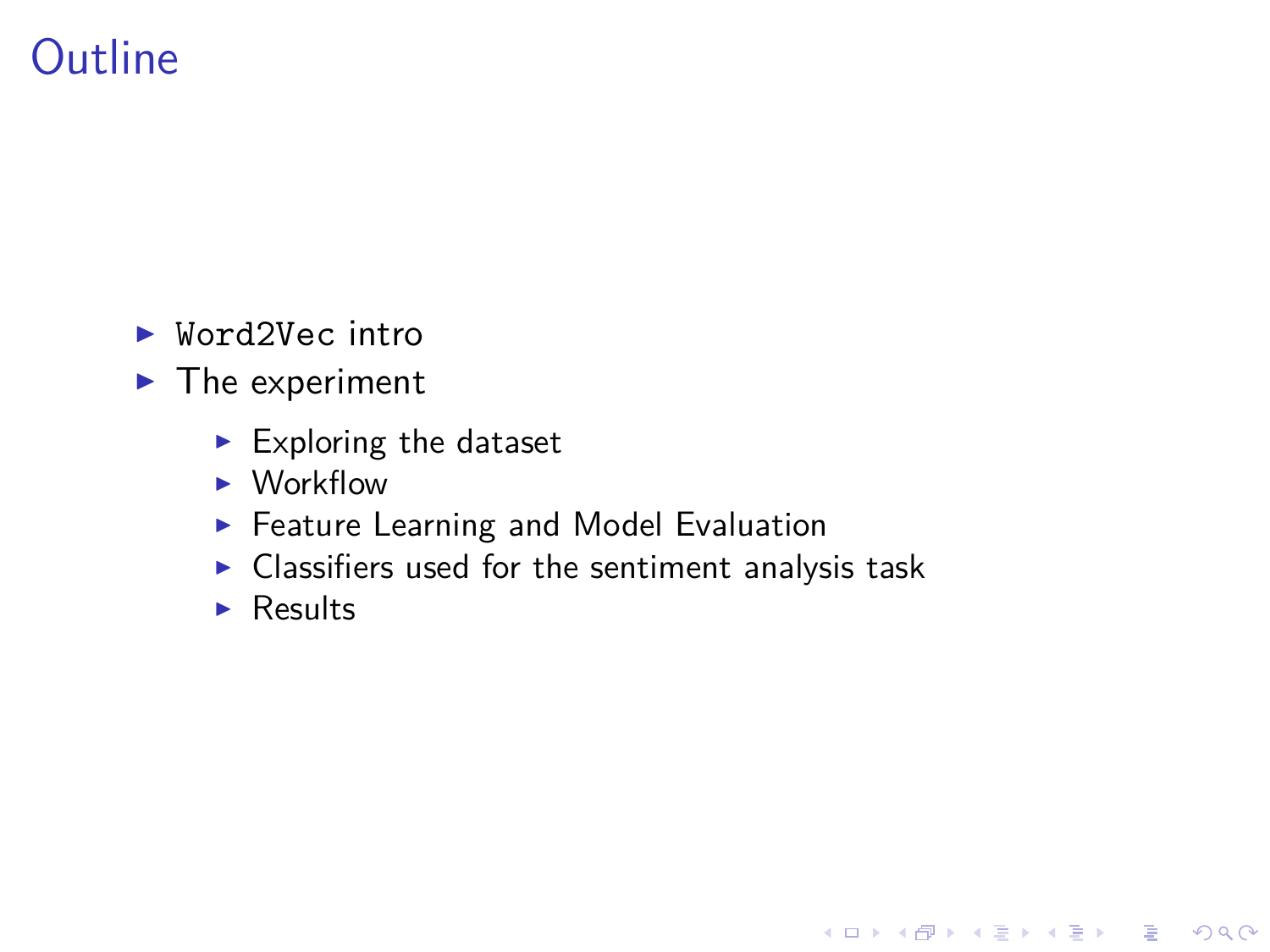Features are important ..

#### Not so good features

- $\blacktriangleright$  has color
- $\blacktriangleright$  moves
- $\blacktriangleright$  big

Is it possible to identify what's been described above?

### Good features

- $\blacktriangleright$  has four wheels
- $\blacktriangleright$  has engine
- a box-like shape with  $\sim$ (1.5m X 3m) dimensions

K ロ ▶ K 個 ▶ K 할 ▶ K 할 ▶ 이 할 → 9 Q Q →

What about now?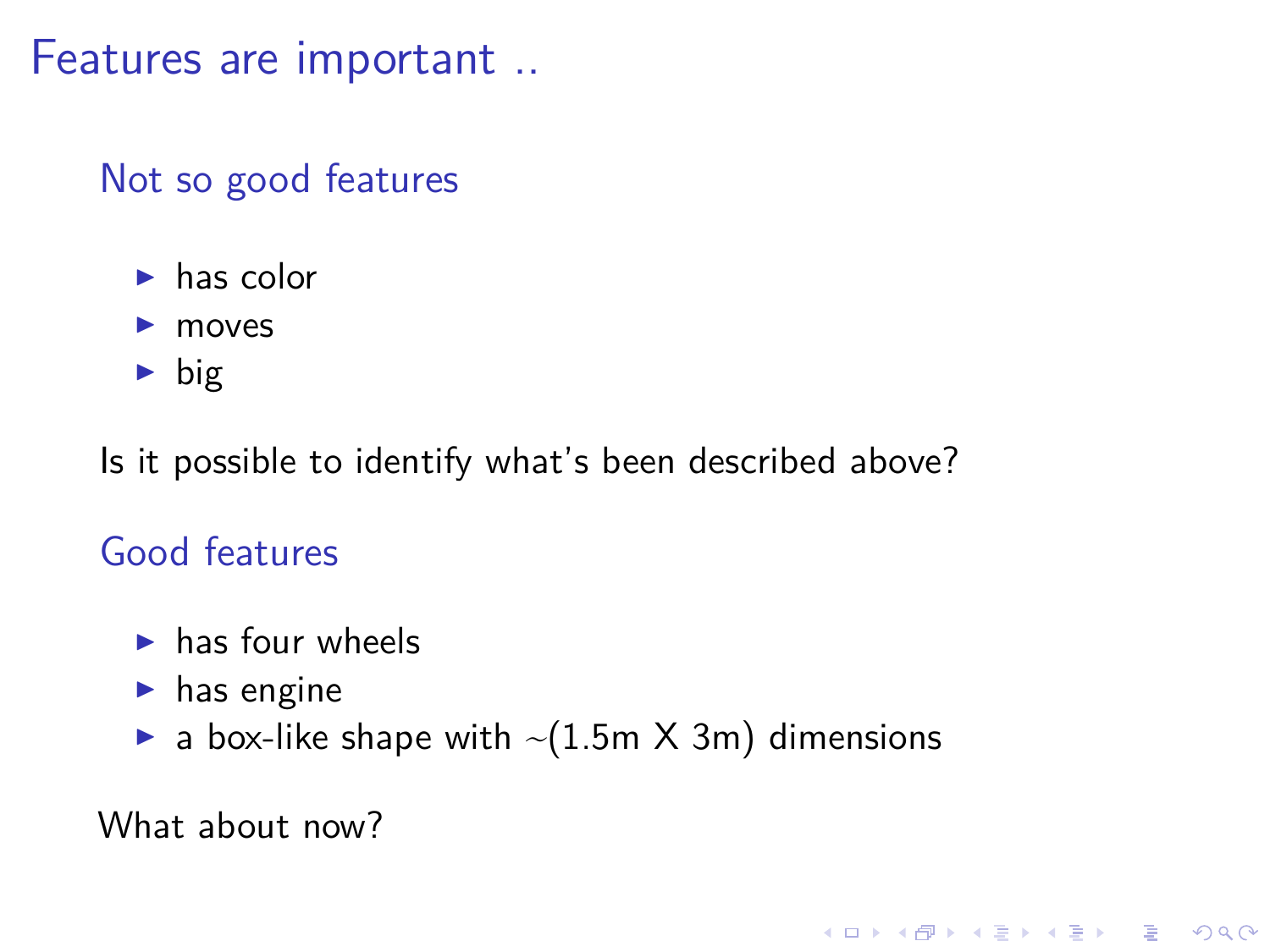Features for representing things ...

e.g. objects:

. . .

 $\triangleright$  color, width, height, shape, temperature ...

K ロ ▶ K 個 ▶ K 할 ▶ K 할 ▶ 이 할 → 9 Q Q →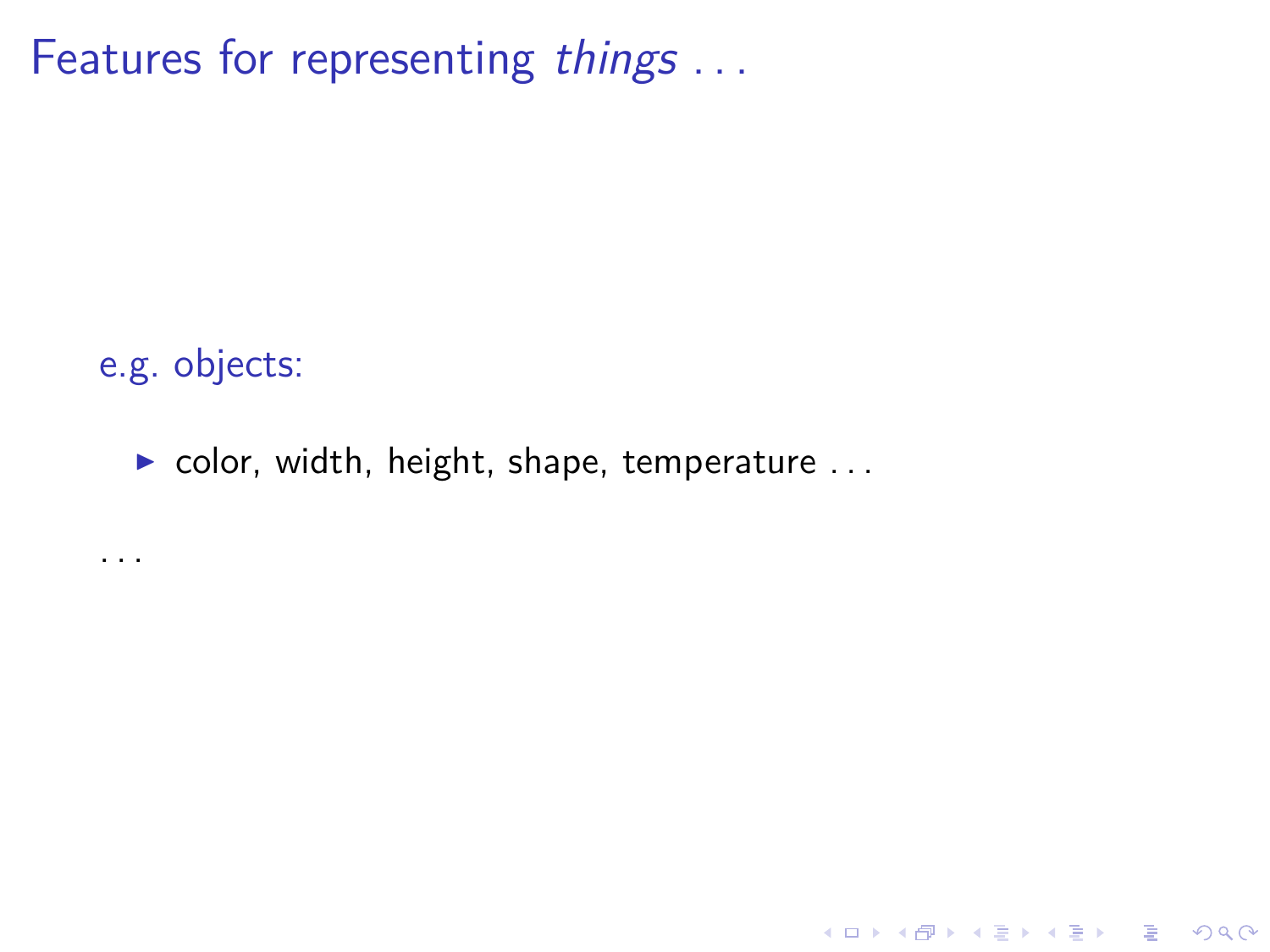Features for representing words (text) ...

e.g. the word 'great' ?!

What are some good features to represent words and their meanings?

Historically, statistical based techniques are common (e.g. tf-idf,  $bag-of-word$ , n-gram  $\dots$ )

For instance, counting the word occurrence in text then assign its importance value based on that.

KELK KØLK VELKEN EL 1990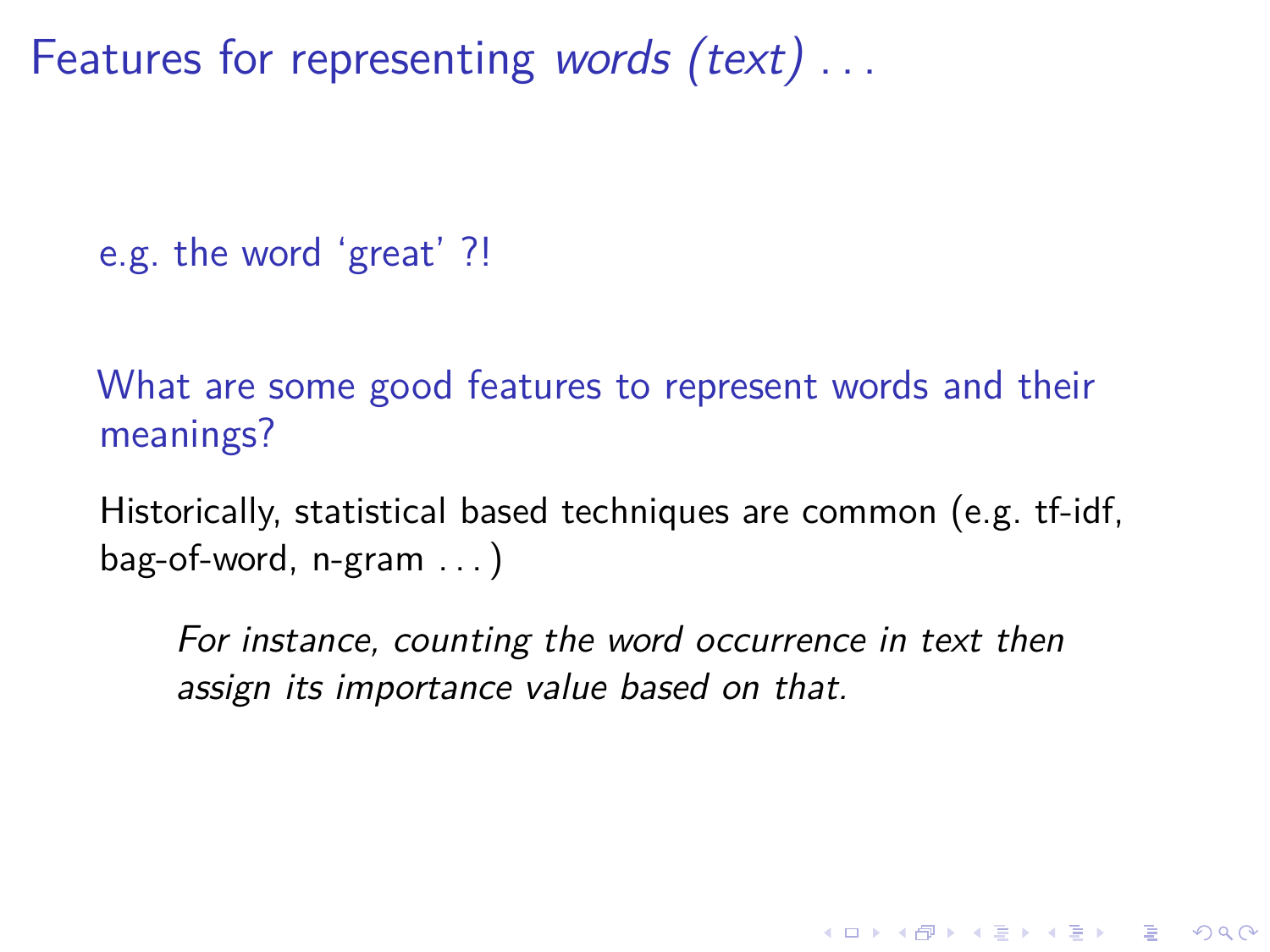## Word2Vec, The basic idea

Word2Vec is a neural-network-based method used for word embedding in text representation.

Where, word **meaning** and **relationships** between words are encoded spatially (in vectors).

- $\blacktriangleright$  "The vector for each word is a semantic description of how that word is used in context."
- **F** "Similar words are nearby vectors." i.e. **grouping**
- $\triangleright$  Similarity: associate words with points in space. The spatial distance between words (vectors) then describes the relation (similarity) between these words. i.e. **adding** and **subtracting**

Example: see [word galaxy](http://anthonygarvan.github.io/wordgalaxy/) 2-D visualization.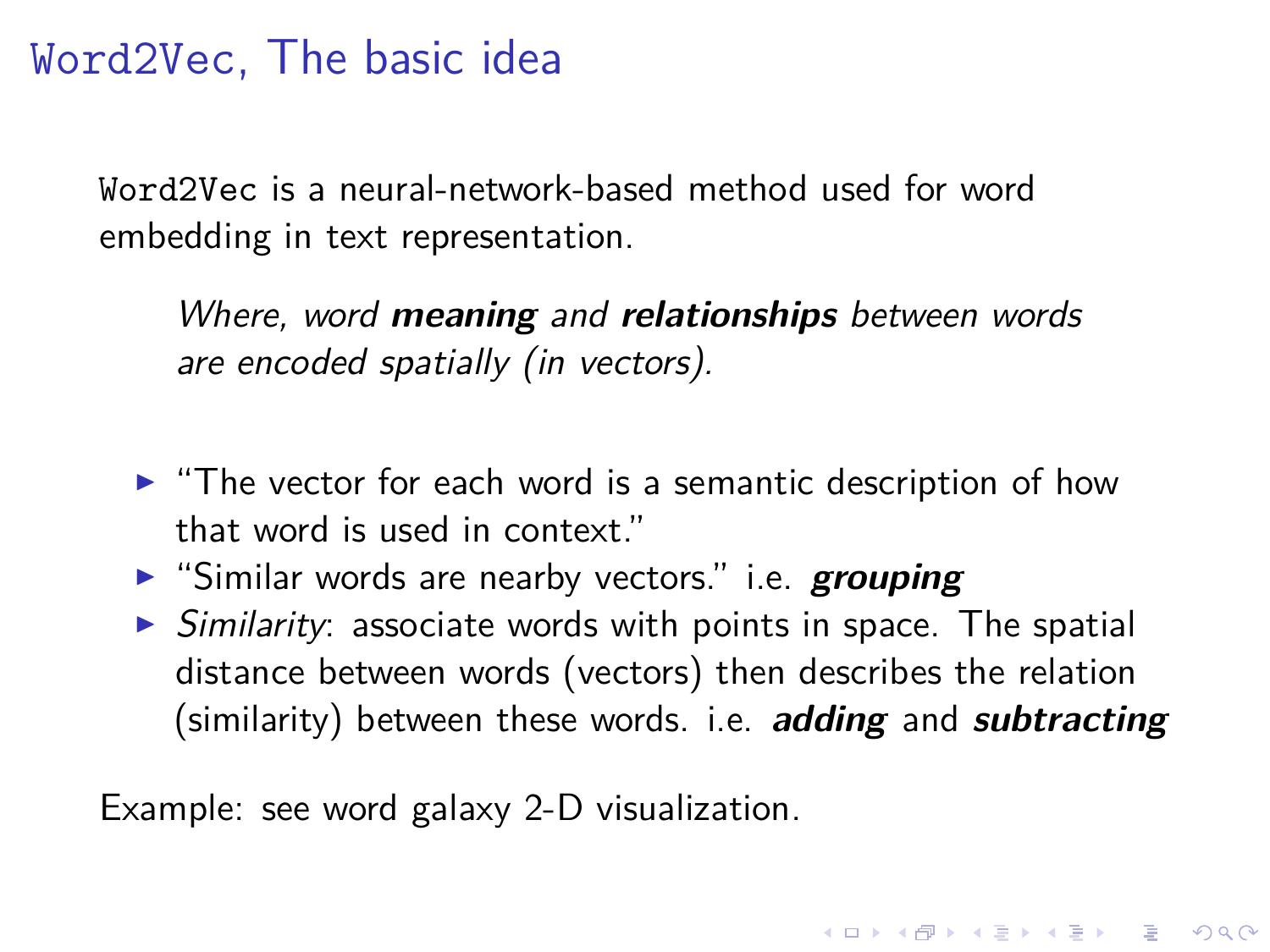## Word2Vec, The model

Predictive model (unlike other count-based 'statistical' model). Learns from input texts.

Based on two NN methods:

- $\triangleright$  CBOW: "predicts a word based on its context."
- $\triangleright$  Skip-gram: "predicts surrounding words given the current word."

**KORK ERKER ADAM ADA** 

Learns analogy

- syntactic: (quickly is to quick as slowly is to slow)
	- $\rightarrow$  quickly quick + slow = slowly
- Semantic: (king is to man as queen is to woman)

 $\triangleright$  king - man + woman = queen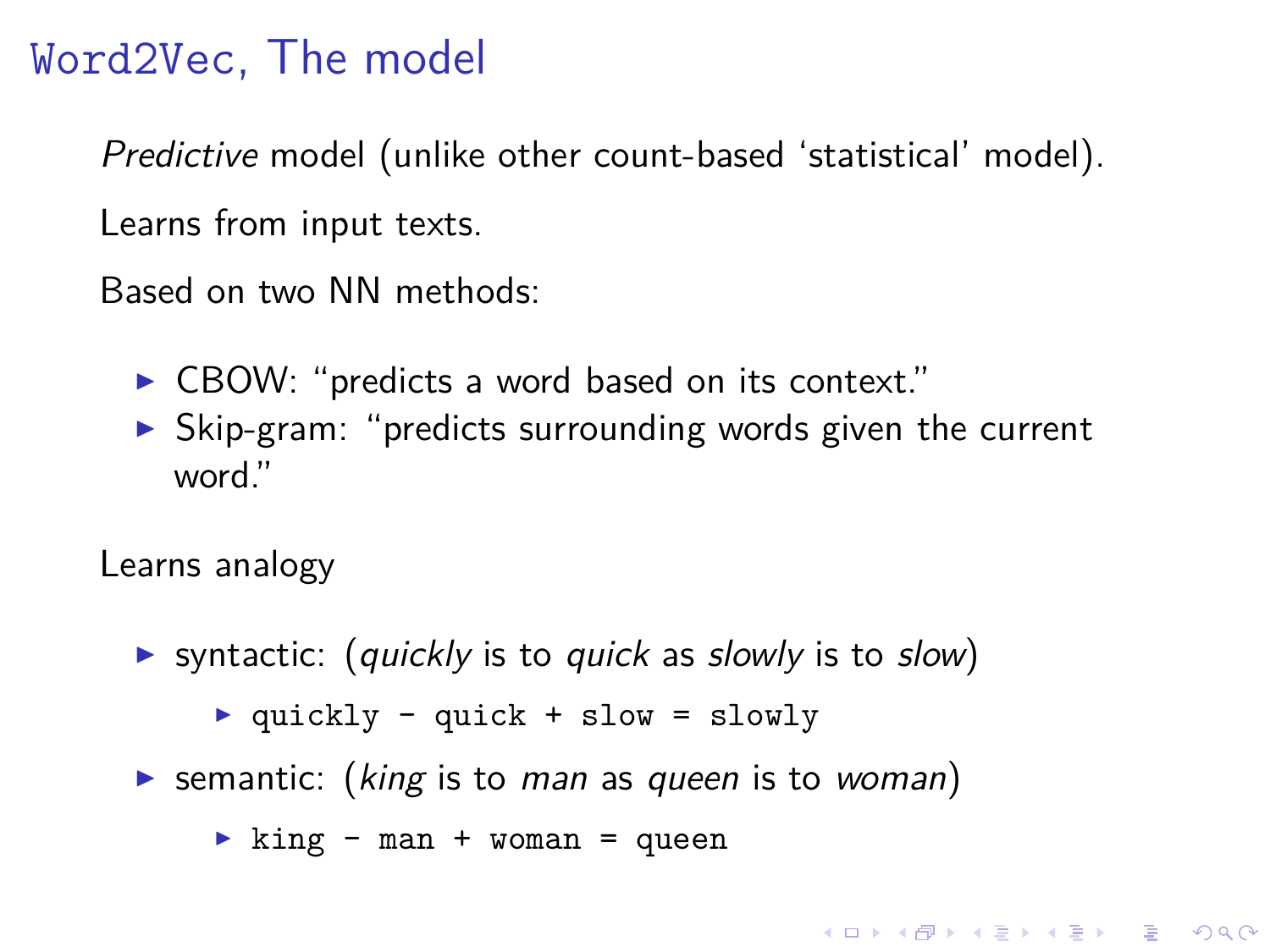### <span id="page-7-0"></span>Dataset overview

 $\blacktriangleright$  Labeled: 50K IMDB movie reviews

- Sentiment is 0 if movie rating  $< 5$
- Sentiment is 1 if movie rating  $>= 7$
- $\triangleright$  Unlabeled: 50K IMDB movie reviews

The assumption of our sentiment analysis task is that . . .

 $\triangleright$  the sentiment (of all reviews) is either positive '1' or negative '0' (no neutral sentiment). Thus, it is a binary Classification.

source: Bag of Words Meets Bags of Popcorn @ Kaggle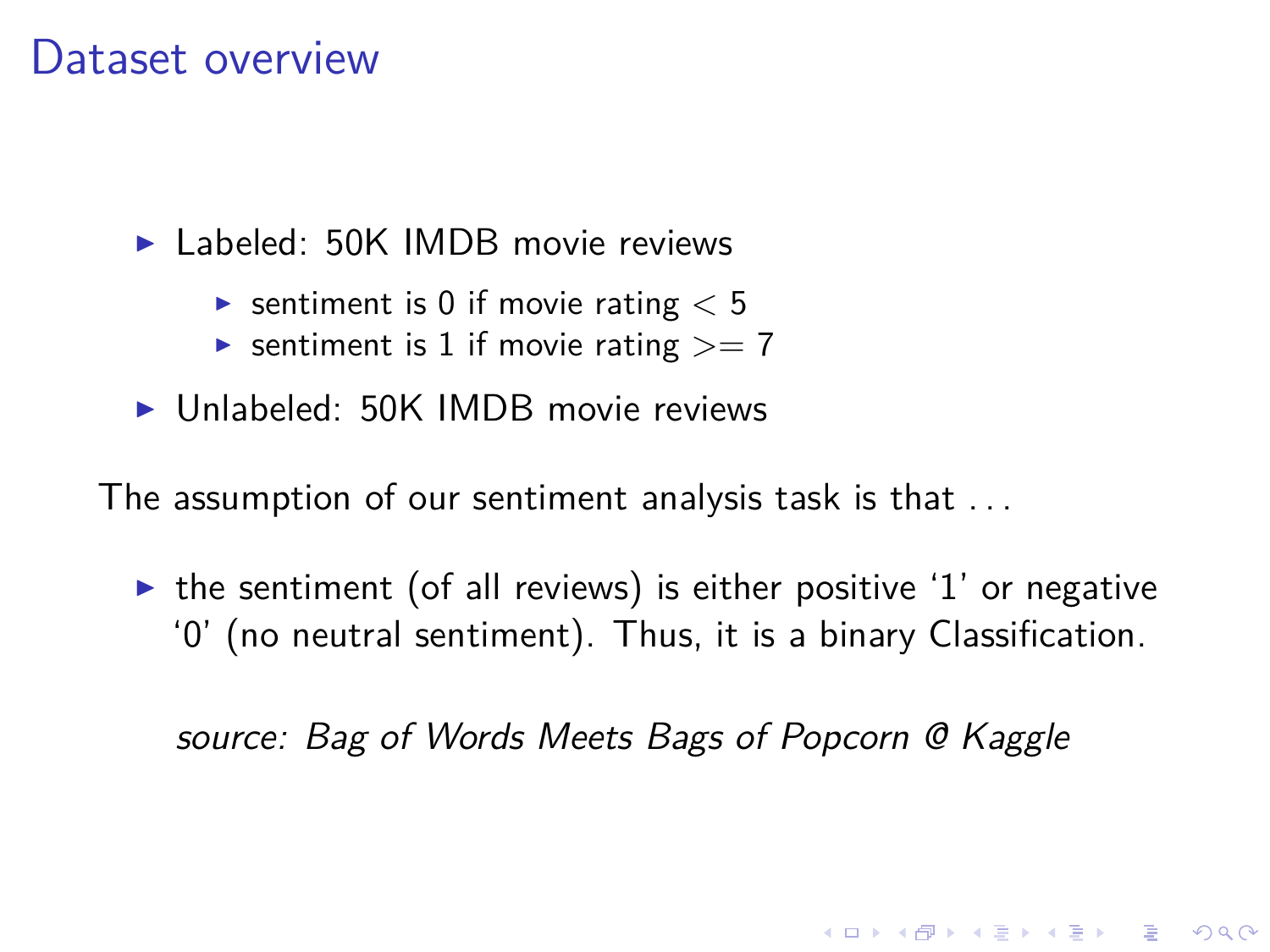# <span id="page-8-0"></span>The experiment workflow



Figure 1: [Our feature learning and sentiment workflow](https://dl.dropboxusercontent.com/u/12327637/test-files/diagram.html)

Ğ,

Ξ,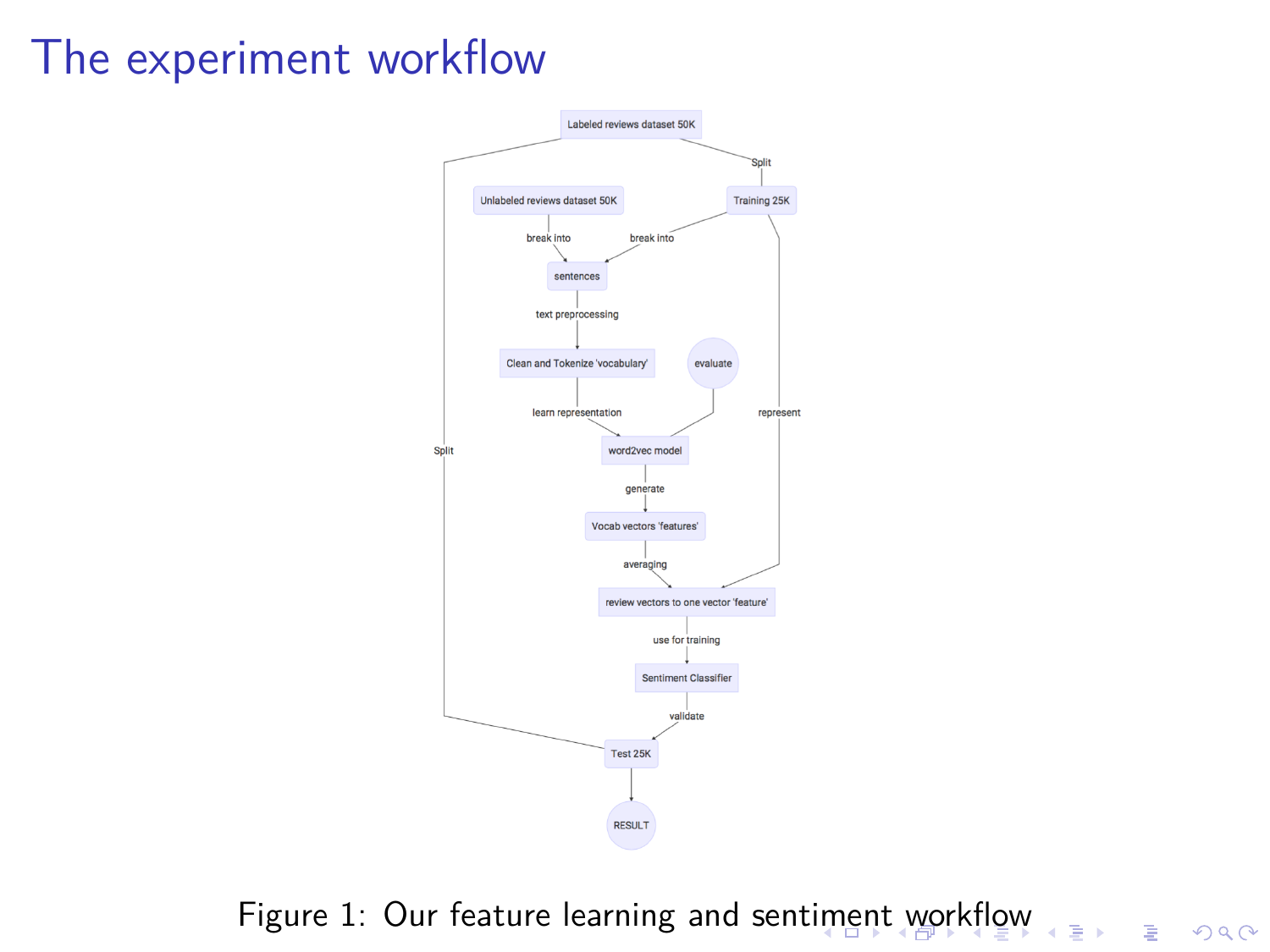<span id="page-9-0"></span>Feature learning, training word2vec on IMDB dataset

Input text (to word2vec):

- $\triangleright$  75K reviews: 25K labeled training reviews  $+$  50K unlabeled reviews
- $\triangleright$  811264 is the total number of sentences.

Output vocabulary (of word2vec model):

 $\triangleright$  16717 vectors (words) of learned vocabulary.

The learned vocabulary is, then, used as input features for the classification task.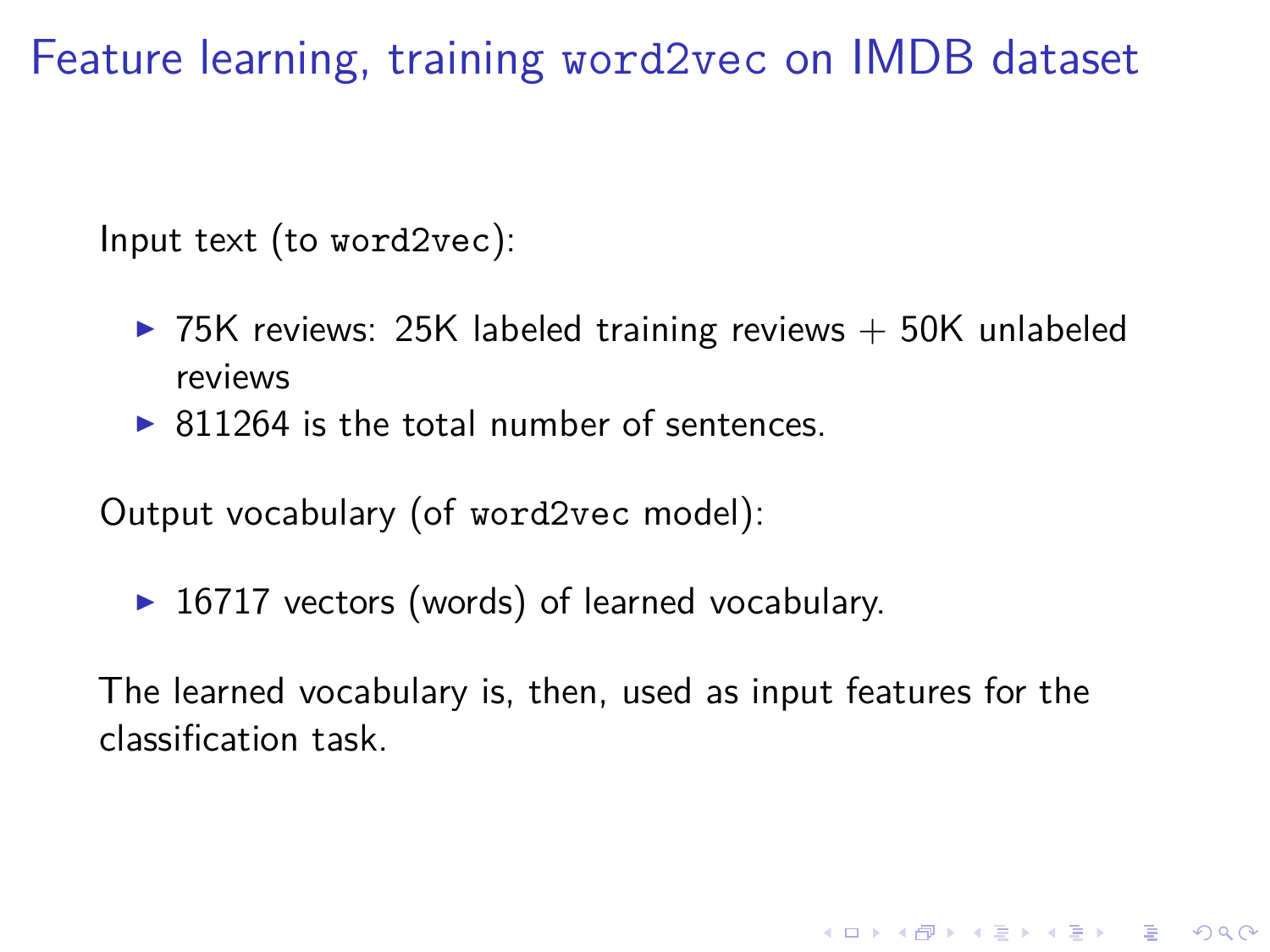## Evaluating the learned model

To evaluate our model accuracy we used Google's testing set:

- $\triangleright$  19544 syntactic and semantic test examples
- **F** see: **[questions-words.txt](https://word2vec.googlecode.com/svn/trunk/questions-words.txt)**

Our model (size=300, window=10, min\_count=40) scores:

- $\blacktriangleright$  Total: 7509 of 19544 test examples
	- Correct:  $1613$  (21.48%),
	- $\blacktriangleright$  Incorrect: 5896 (78.52%)

NOTE: word2vec training is an unsupervised task, thus there is no good way to objectively evaluate the result.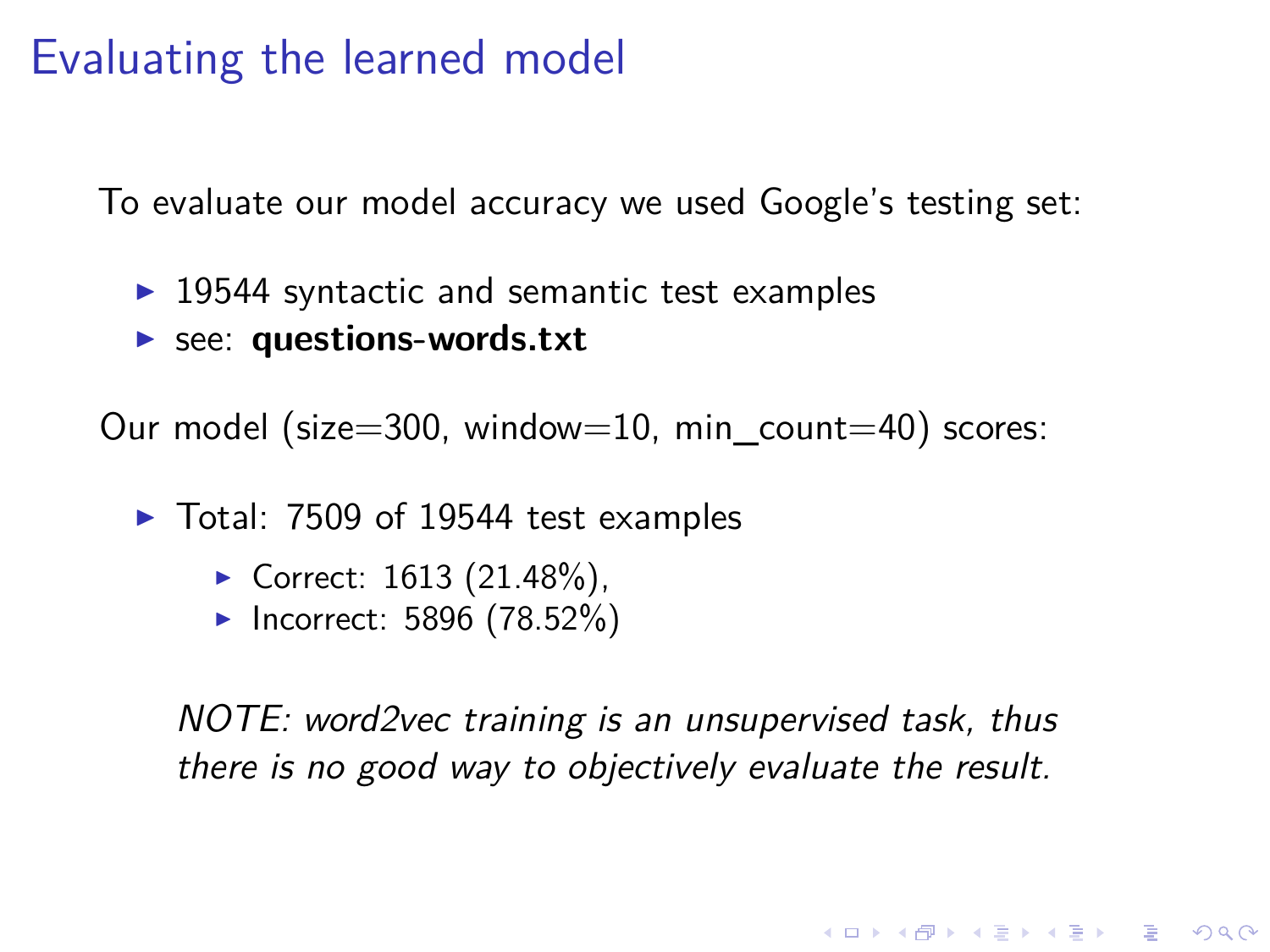# Exploring the model results

#### **On some sentiment-related vocabulary**:

```
model.doesnt_match("ugly bad beautiful crazy nasty")
# 'beautiful'
model.doesnt_match("good bad nice cool fantastic")
# 'bad'
model.most similar("awesome", topn=2)
#[('amazing', 0.650), ('fantastic', 0.563)]
model.most similar("horrible", topn=2)
#[('terrible', 0.740), ('awful', 0.625)]
```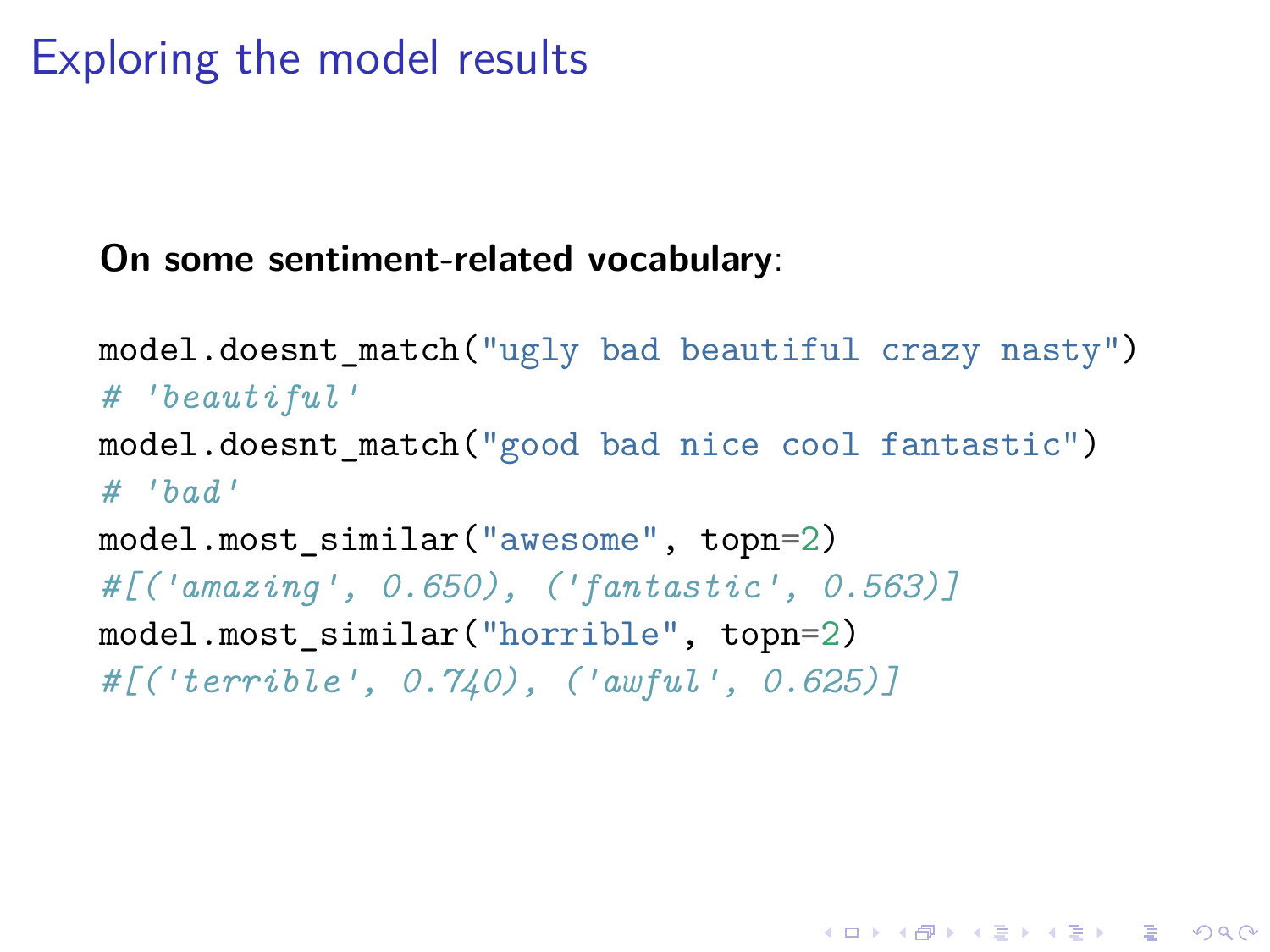# Preparing the classification features

After training word2vec model on the IMDB dataset, all reviews' vocabulary are included (vectorized) in the pre-trained model.

Averaging the reviews' words (vectors)

 $\triangleright$  The feature of a review is calculated as the average (word) vector of that review's (words) vectors.

```
Example review: "good movie!"
```

```
model["good"]
model["movie"]
get avg vec(["good", "movie"])
# [ 0.11087843 0.04439273 0.04955978]
# [-0.08714154 -0.02466415 -0.03661531]
# [ 0.01186845 0.00986429 0.00647223]
```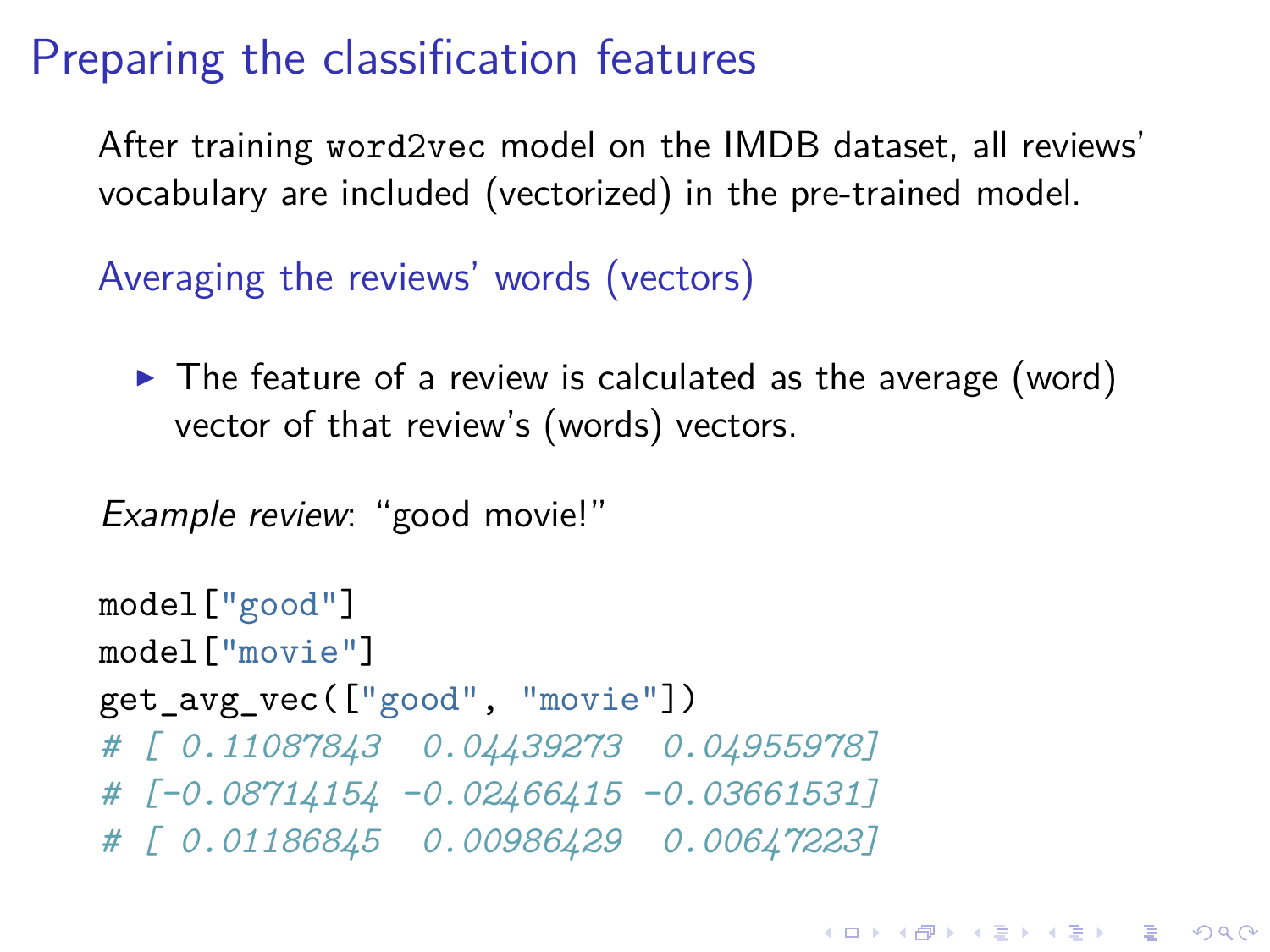# Linear classifiers results (In progress . . . )

Results on 30% of the test dataset

- <sup>I</sup> **Random forest**: 83%
- ▶ prediction: 3656 negative, 3844 positive, 32.81%



 $2990$ 

B

 $\left\{ \begin{array}{ccc} 1 & 0 & 0 \\ 0 & 1 & 0 \\ 0 & 0 & 0 \\ 0 & 0 & 0 \\ 0 & 0 & 0 \\ 0 & 0 & 0 \\ 0 & 0 & 0 \\ 0 & 0 & 0 \\ 0 & 0 & 0 \\ 0 & 0 & 0 \\ 0 & 0 & 0 \\ 0 & 0 & 0 \\ 0 & 0 & 0 \\ 0 & 0 & 0 & 0 \\ 0 & 0 & 0 & 0 \\ 0 & 0 & 0 & 0 \\ 0 & 0 & 0 & 0 & 0 \\ 0 & 0 & 0 & 0 & 0 \\ 0 & 0 & 0 & 0 & 0 \\ 0 & 0 & 0 & 0$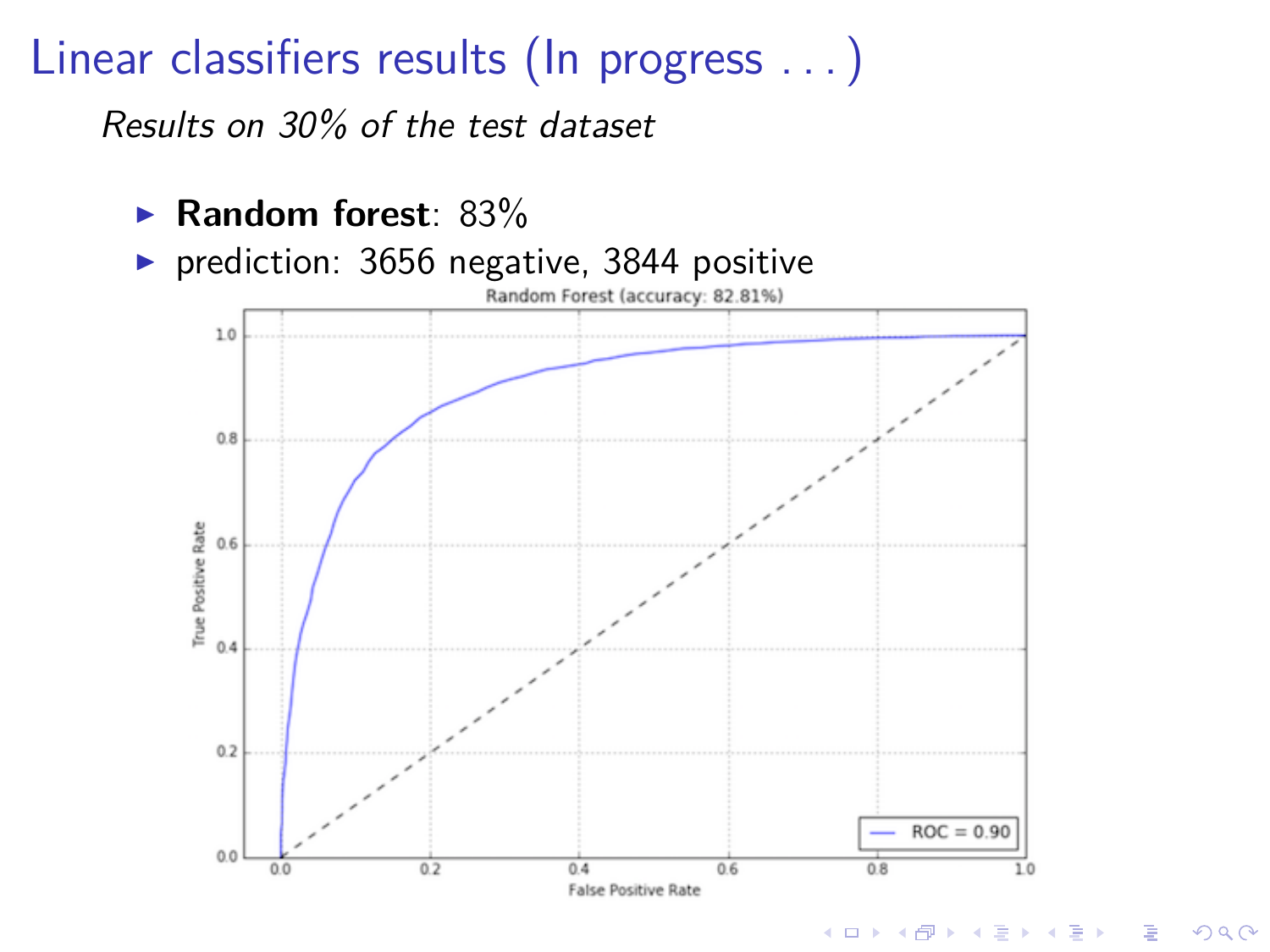# Linear classifiers results (In progress . . . )

Results on 30% of the test dataset

- $\blacktriangleright$  **SGD**: 84%
- ▶ prediction: 3724 negative, 3776 positive<br>Stochastic Gradient Descent (accuracy: 84.88%)



**KORK EXTERNE PROVIDE**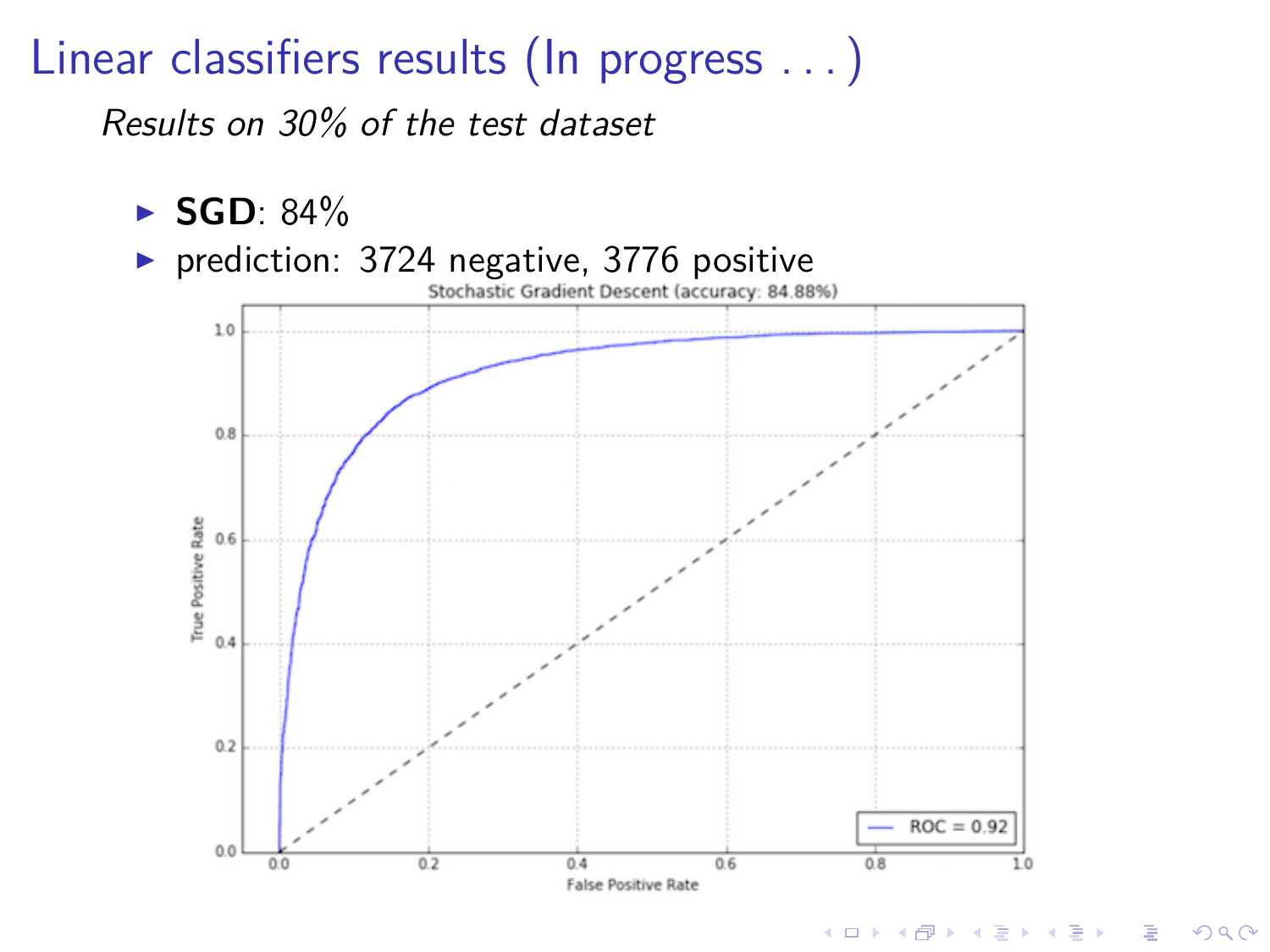# Linear classifiers results (In progress . . . )

Results on 30% of the test dataset

- ► LinearSVC: 86%
- ► prediction: 3880 negative, 3620 positive<br>
unear svc: accuracy 86.16%



 $2990$ 

 $\mathbf{A} \equiv \mathbf{A} + \mathbf{A} + \mathbf{B} + \mathbf{A} + \mathbf{B} + \mathbf{A} + \mathbf{B} + \mathbf{A} + \mathbf{B} + \mathbf{A} + \mathbf{B} + \mathbf{A} + \mathbf{B} + \mathbf{A} + \mathbf{B} + \mathbf{A} + \mathbf{B} + \mathbf{A} + \mathbf{B} + \mathbf{A} + \mathbf{B} + \mathbf{A} + \mathbf{B} + \mathbf{A} + \mathbf{B} + \mathbf{A} + \mathbf{B} + \mathbf{A} + \mathbf{B} + \mathbf{A} + \math$